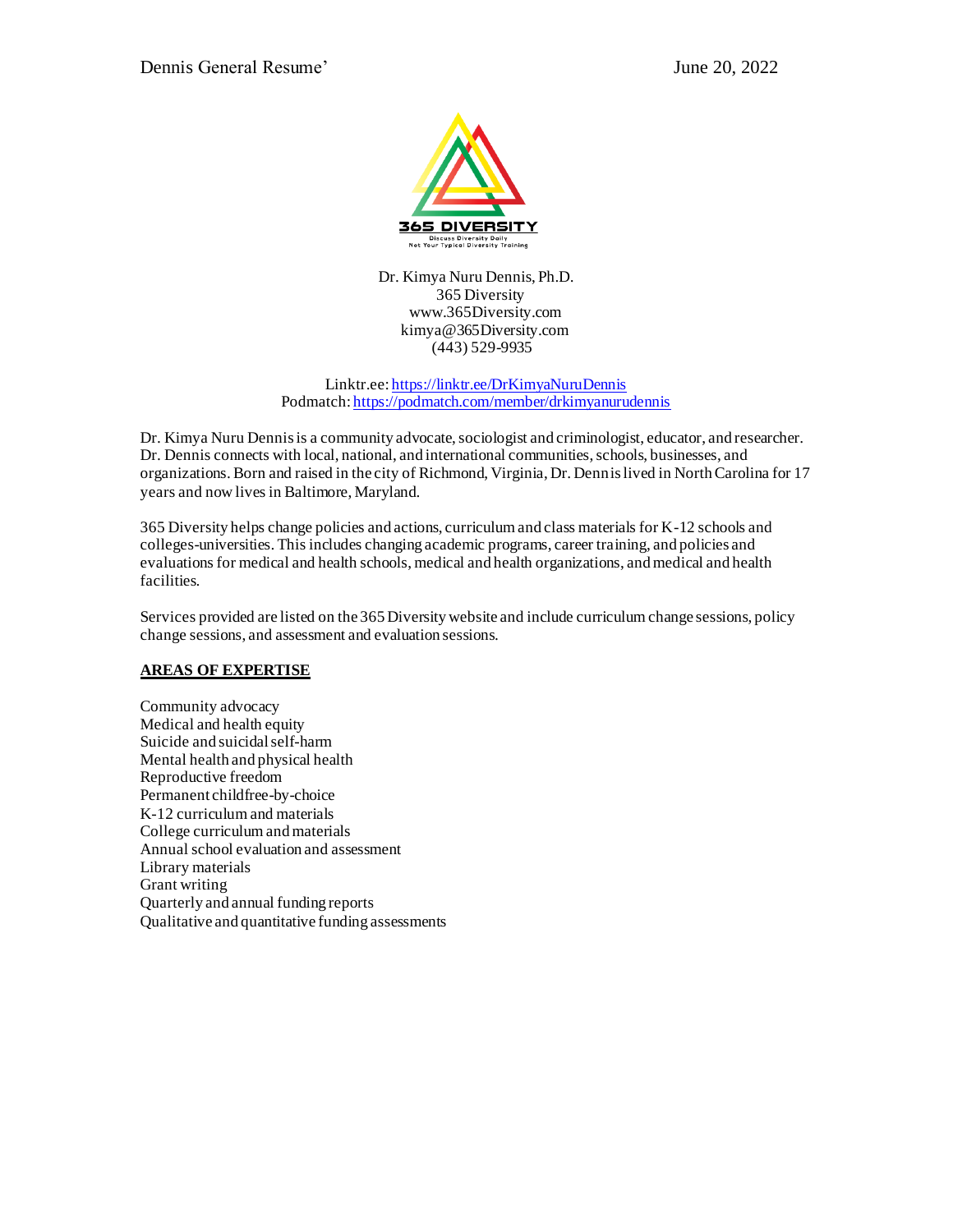# **EDUCATION**

Ph.D. 2010Sociology, North Carolina State University Concentrations: Crime, deviance, and social control (criminology) Inequality: Class, race, and gender

Doctoral Dissertation[: Black Political and Socioeconomic Status Attainment and the Direction of Lethal](https://repository.lib.ncsu.edu/handle/1840.16/6149)  [Violence: Comparing the Suicide of Young Black and White Males in U.S. Counties](https://repository.lib.ncsu.edu/handle/1840.16/6149)

M.S. 2003 Criminal justice**,** Virginia Commonwealth University

B.A. 1999Political science, pre-law, criminal justice minor, University of Richmond

## **RECENT CERTIFICATES AND TRAININGS**

2019 Inaugural Cohort, Connection Academy Scholars Program, Cone Health

2019 Robert Wood Johnson Foundation (RWJF) New Connections Capstone

2010, 2019 SafeZone LGBTQ+ awareness and ally training

- 2018 WRAP: Wellness Recovery Action Plan
- 2018 Policy Engagement Training for Researchers: How to Build Relationships for Long-term Impact, Duke University Sanford School of Public Policy and SSN: Scholars Strategy Network
- 2010, 2017 Applied Suicide Intervention Skills Training (A.S.I.S.T.), NC AFSP

2016 Wake Forest School of Medicine Health Equity Research Opportunity (HERO) Fellowship

## **RECENT SPEAKER, TRAINER, PRESENTER, EVALUATOR**

October 2021, Co-Planner and Co-Presenter, "Lunchtime Discussion: Black Suicide and Black Life Stressors," a virtual session for Black communities and Black medical and health professionals hosted by Dr. Amy Pulliam and Dr. Kimya Nuru Dennis

October 2021, Presenter, "How Predominantly White and White-Controlled Local and National Suicide Prevention Organizations Must Go Beyond Surface-Level Racial Equity," Maryland 33rd Annual Suicide Prevention Conference

July 2021, Presenter, Epilepsy Health Disparities, Health Equity, and Cultural Competency, Epilepsy Foundation, AAP Community Health Workers ECHO

April 2021, Presenter, "Racial equity and epilepsy," National Public Health Week (NPHW), Epilepsy Foundation, AAP Community Health Workers ECH[O https://www.youtube.com/watch?v=3\\_A1ZcXbFPs](https://www.youtube.com/watch?v=3_A1ZcXbFPs)

March 2021, Trainer, "Redefining suicide and suicidal self-harm," Race and Mental Health Training, Suicide Prevention Training, Maryland Department of Health.

January 2021, Presenter, "Interlocking Racial Inclusion, Racial equity, and Campus Safety," Campus Safety Educational Webcast Series[. https://www.campussafetymagazine.com/webcast/interlocking-racial](https://www.campussafetymagazine.com/webcast/interlocking-racial-inclusion-racial-equity-and-campus-safety/)[inclusion-racial-equity-and-campus-safety/](https://www.campussafetymagazine.com/webcast/interlocking-racial-inclusion-racial-equity-and-campus-safety/)

December 2020, Trainer, systemic racism in all aspects of medical-health system, Acadia Healthcare Maryland, Black Mental Health Alliance (BMHA), Baltimore, Maryland.

December 2020, Trainer, "Diversity and Inclusion." NAMI Metro Baltimore, Black Mental Health Alliance (BMHA), Baltimore, Maryland.

October 2020, Co-Facilitator and Co-Consultant, Black Mental Health Alliance (BMHA), Baltimore, MD.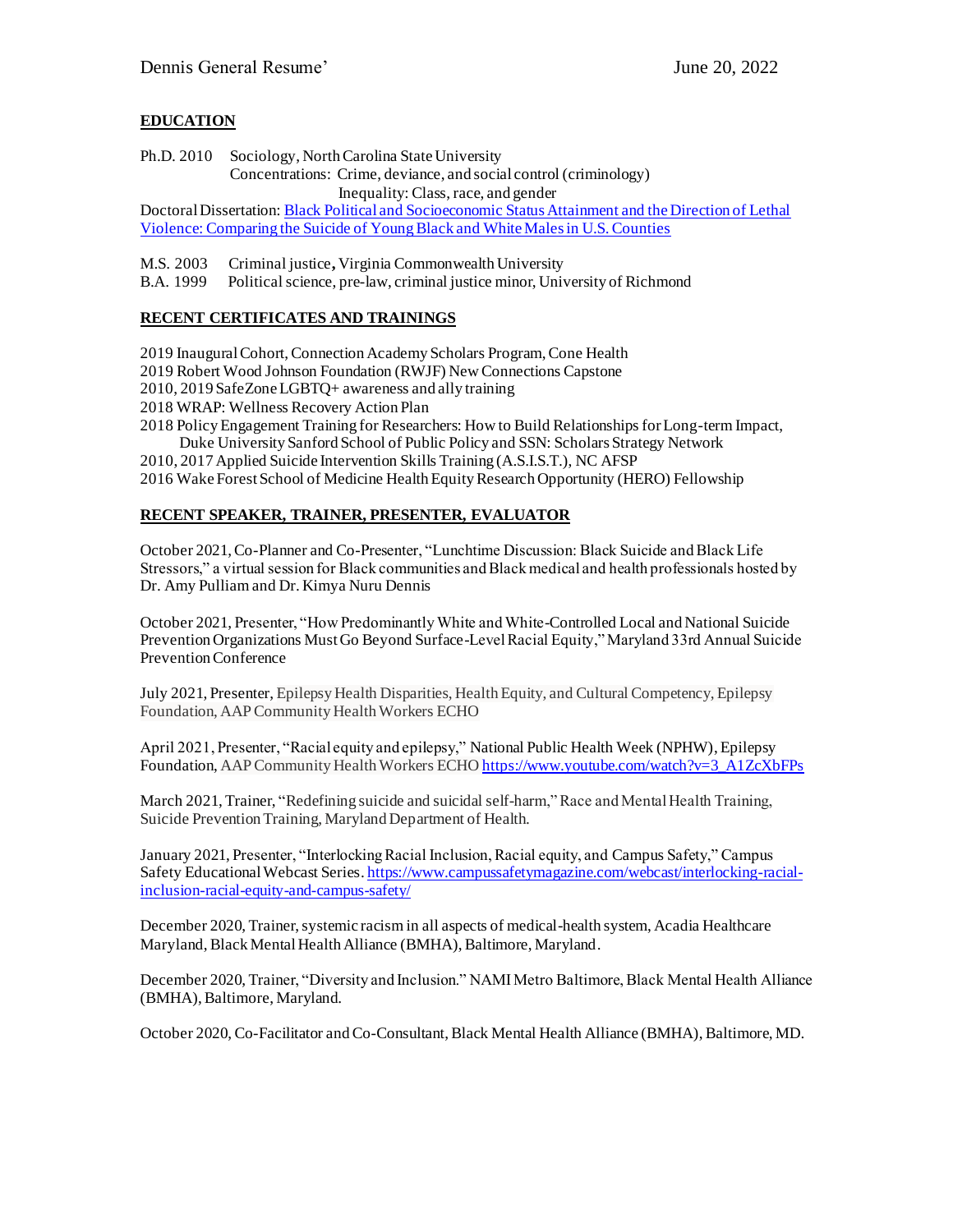August 2020, Presenter, "Gender inclusion, equity, and justice: Changing knowledge and increasing company profit," ACT-W (Advancing the Careers of Technical Women) Virtual Conference, ChickTech. <https://act-w.org/about/> [; https://act-w.org/wp-content/uploads/2020/08/Speaker-List-For-Website.pdf](https://act-w.org/wp-content/uploads/2020/08/Speaker-List-For-Website.pdf) ; <https://chicktech.org/>

July 2020, Presenter, "How to increase profit by increasing inclusion and equity for Black employees, Black customers and Black communities," Innovation Women Home Summit, Innovation Women. <https://summit.innovationwomen.com/speakers/kimya-nuru-dennis/>

July 2020, Panelist, "A conversation: health equity, healthcare systems and next steps to achieve progress," Novant Health.

July 2020, Presenter, "What behavioral health professionals must do to support Blacks disproportionately targeted and harmed by police," Black Mental Health Alliance (BMHA).

June 2020, Training Creator and Trainer, "365 Diversity's We Need H.E.L.P.: Introduction" and July 2020, trainer, "365 Diversity's We Need H.E.L.P.: Train the Trainer," Black Mental Health Alliance (BMHA).

April 2020, Presenter, "Coronavirus (COVID-19) reiterates and proves what we already know," Public Allies: COVID-19 + Communities of Color, Baltimore Corps.

May 2019, Keynote Lunch Presenter, Mental Health Seminar: User-Friendly Service, Winston-Salem Urban League, Continuing Education Credits provided by Northwest AHEC.

September 2018, Trainer, "Throughout College and Careers: Teaching and Training about Demographic and Cultural Variance for Health Students, Health Professionals and Health Practitioners," 15th Annual Statewide Training Conference, Multiethnic Advocates for Cultural Competence, Inc. (MACC), Columbus, OH <http://www.maccinc.net/training-conference/>

August 2018, Trainer, "Understanding mental health: Reach K-12 children and families," Guilford County Schools, Annual Conference of School Social Workers and School Counselors, Greensboro, NC.

July 2018, Trainer, "Personality or mental illness? Demographic and cultural variance in mental health," Guilford County Schools, Annual Conference of School Social Workers and School Counselors, Greensboro, NC.

2016, Co-Planner and Co-Moderator, Winston Salem Urban League Black & Blue Town Halls. [http://www.journalnow.com/news/local/civilians-police-officers-have-racial-bias-against-black-males](http://www.journalnow.com/news/local/civilians-police-officers-have-racial-bias-against-black-males-researcher/article_44997bbc-0d77-5a29-a2ba-057bd88aa754.html)[researcher/article\\_44997bbc-0d77-5a29-a2ba-057bd88aa754.html](http://www.journalnow.com/news/local/civilians-police-officers-have-racial-bias-against-black-males-researcher/article_44997bbc-0d77-5a29-a2ba-057bd88aa754.html)

2014-2015, Consulting Group and Working Group, NC Suicide Prevention Plan, Injury and Violence Prevention (IVP) Branch and UNC Department of Health Behavior, Raleigh, NC. [https://www.injuryfreenc.ncdhhs.gov/preventionResources/docs/2015-NC-SuicidePreventionPlan-2015-](https://www.injuryfreenc.ncdhhs.gov/preventionResources/docs/2015-NC-SuicidePreventionPlan-2015-0505-FINAL.pdf) [0505-FINAL.pdf](https://www.injuryfreenc.ncdhhs.gov/preventionResources/docs/2015-NC-SuicidePreventionPlan-2015-0505-FINAL.pdf)

## **RESEARCH PUBLICATIONS**

Patrick Webb, Cynthia-Lee Williams, Kimya Nuru Dennis, Jason Chin. 2021. "Technological Advocacy and Crime Reporting in an HBCU Setting: Addressing the Prospect of Legal Cynicism in the Ebony Tower." Journal of Black Studies. 1-27.

Darrell N. Burrell, Jorja B. Wright, Mindy Perot, Delores Springs, Shanel Lu, Amalisha Sabie Aridi, Kimya Nuru Dennis, Rajanique Modeste and Darrell Ezell. 2021. "Financial Management Education Courses as Social Societal Learning Tools at Minority-Serving Colleges and Universities." International Journal of Public Sociology and Sociotherapy (IJPSS), 1(1), 39-57[. https://www.igi](https://www.igi-global.com/gateway/article/269516?ct=-8585920633548088039)[global.com/gateway/article/269516?ct=-8585920633548088039](https://www.igi-global.com/gateway/article/269516?ct=-8585920633548088039)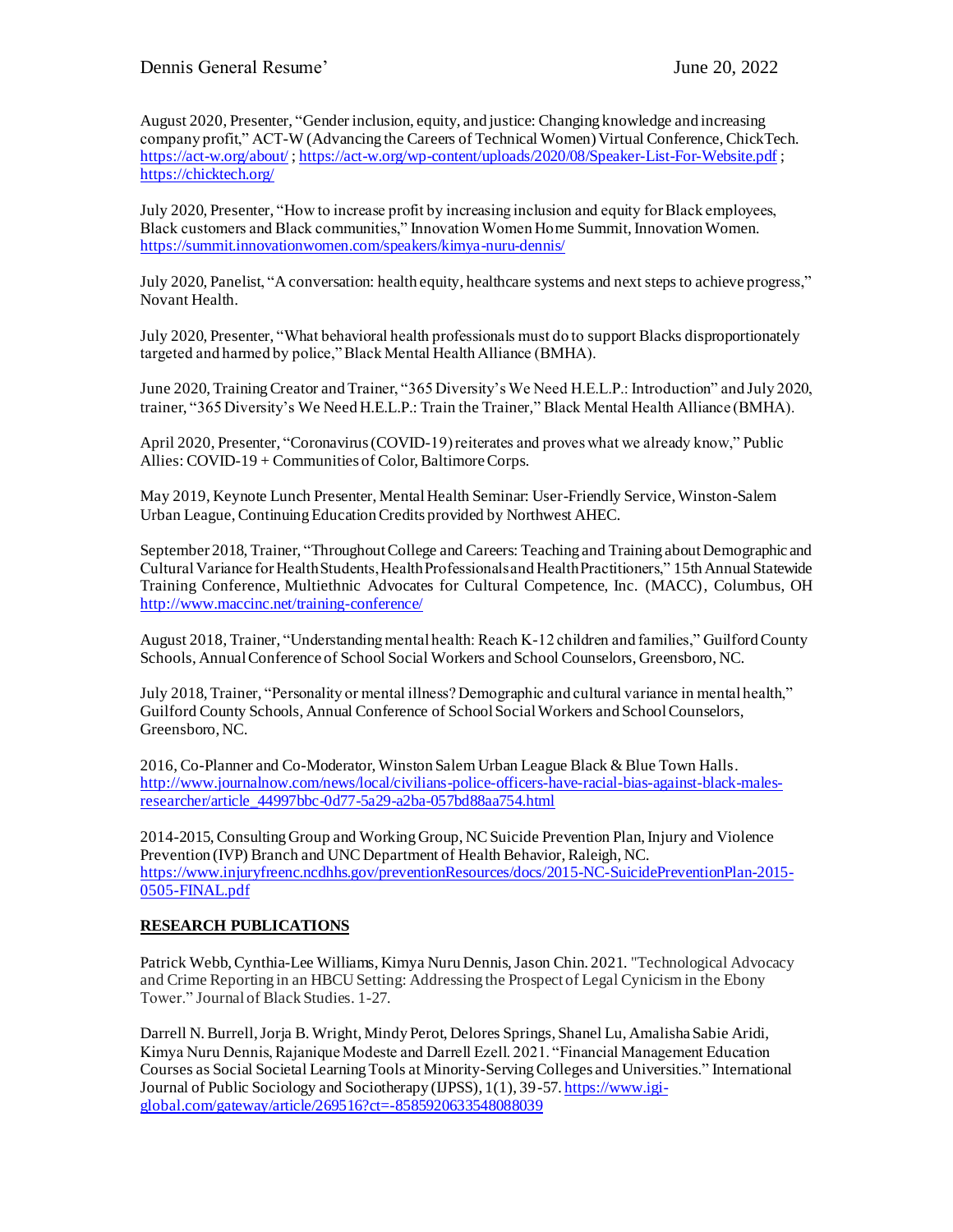Kimya N. Dennis. 2018. "Black Male Suicide: Inward-Expressed Frustration and Aggression" of Part 5 "The Criminal and Social Justice" In Ransaw, Gause, and Majors (eds.) Handbook of Research on Black Males. Michigan: Michigan State University Press.

[https://www.jstor.org/stable/10.14321/j.ctv4g1qgh?fbclid=IwAR1QGtQgbOuKKk6GCiDY0LLODPjBiir5](https://www.jstor.org/stable/10.14321/j.ctv4g1qgh?fbclid=IwAR1QGtQgbOuKKk6GCiDY0LLODPjBiir53b0LNc5IaLkfCiWFECDF9P8xb8Q) [3b0LNc5IaLkfCiWFECDF9P8xb8Q](https://www.jstor.org/stable/10.14321/j.ctv4g1qgh?fbclid=IwAR1QGtQgbOuKKk6GCiDY0LLODPjBiir53b0LNc5IaLkfCiWFECDF9P8xb8Q)

Kimya N. Dennis and Kendra Jason. 2018. "Black women academics: Artistic expression through teaching, research, and activism," Association of Black Sociologists, Issues in Race & Society: An Interdisciplinary Global Journal[. https://img1.wsimg.com/blobby/go/9decaa3f-e027-48c7-8f23](https://img1.wsimg.com/blobby/go/9decaa3f-e027-48c7-8f23-a99a0247d475/downloads/Kimya%20N.%20Dennis.pdf?ver=1577659556976) [a99a0247d475/downloads/Kimya%20N.%20Dennis.pdf?ver=1577659556976](https://img1.wsimg.com/blobby/go/9decaa3f-e027-48c7-8f23-a99a0247d475/downloads/Kimya%20N.%20Dennis.pdf?ver=1577659556976)

## **RECENT PUBLIC WRITINGS**

Summer 2022, "Critical race theory is now used to tokenize Black people," The Griot: The Newsletter for the Association of Black Sociologists

Summer 2022, "Black suicide and Black suicidal self-harm: Holding suicide prevention and mental health students and professionals accountable for centuries of medical racism and scientific racism," The Griot: The Newsletter for the Association of Black Sociologists

March 2022, "Art and Black Health," FotoShoot Magazine <https://www.fotoshootmagazine.com/post/ifotc-art-and-black-health>

2020, featured in *Blaxhaustion, Karens and Other Threats to Black Lives and Wellbeing: A Black Woman's Perspective*. Theresa M. Robinson. Master Trainer TMR & Associates. 2020.

January 2019, MHA Virginia Blog, "From the Desk of Dr. Kimya Dennis: Connecting Our Communities with Medical-Health Professionals[" https://mhav.org/1529-2/](https://mhav.org/1529-2/)

July 2018, MHA Virginia Blog, "Minority Mental Health: Important Every Month and Every Day" <https://mhav.org/minority-mental-health-important-every-month-and-every-day/>

February 2018, "Suicide isn't just a 'white people thing,'" The Conversation: Academic rigor, journalistic flai[r https://theconversation.com/suicide-isnt-just-a-white-people-thing-77367](https://theconversation.com/suicide-isnt-just-a-white-people-thing-77367)

Feature[d https://www.pbs.org/newshour/nation/5-important-stories-that-have-nothing-to-do-with-the](https://www.pbs.org/newshour/nation/5-important-stories-that-have-nothing-to-do-with-the-trump-kim-summit)[trump-kim-summit](https://www.pbs.org/newshour/nation/5-important-stories-that-have-nothing-to-do-with-the-trump-kim-summit)

November 2017, MHA Virginia Blog, "Demographic and Cultural Variance in this 'Opioid Crisis'" <https://mhav.org/demographic-and-cultural-variance-in-this-opioid-crisis/>

July 2017, MHA Virginia Blog, "First Responders Need Mental Health Too" <http://mhav.org/first-responders-need-mental-health/>

April 2017, MHA Virginia Blog, "Mental Health and Substance Abuse" <http://mhav.org/mental-health-substance-abuse/>

March 2017, MHA Virginia Blog, "How will Virginia Address Mental Illness in Jails and Prisons?" <http://mhav.org/will-virginia-address-mental-illness-jails-prisons/>

December 2016, "When It Comes to Kids, Does Love Require Complete Conformity?" The NotMom <https://www.thenotmom.com/single-post/2018/02/14/Does-Love-Require-Complete-Conformity>

October 2016, "The childfree, cultural identity and intracultural diversity," Laura Carroll <https://www.lauracarroll.com/childfree-cultural-identity-intracultural-diversity/>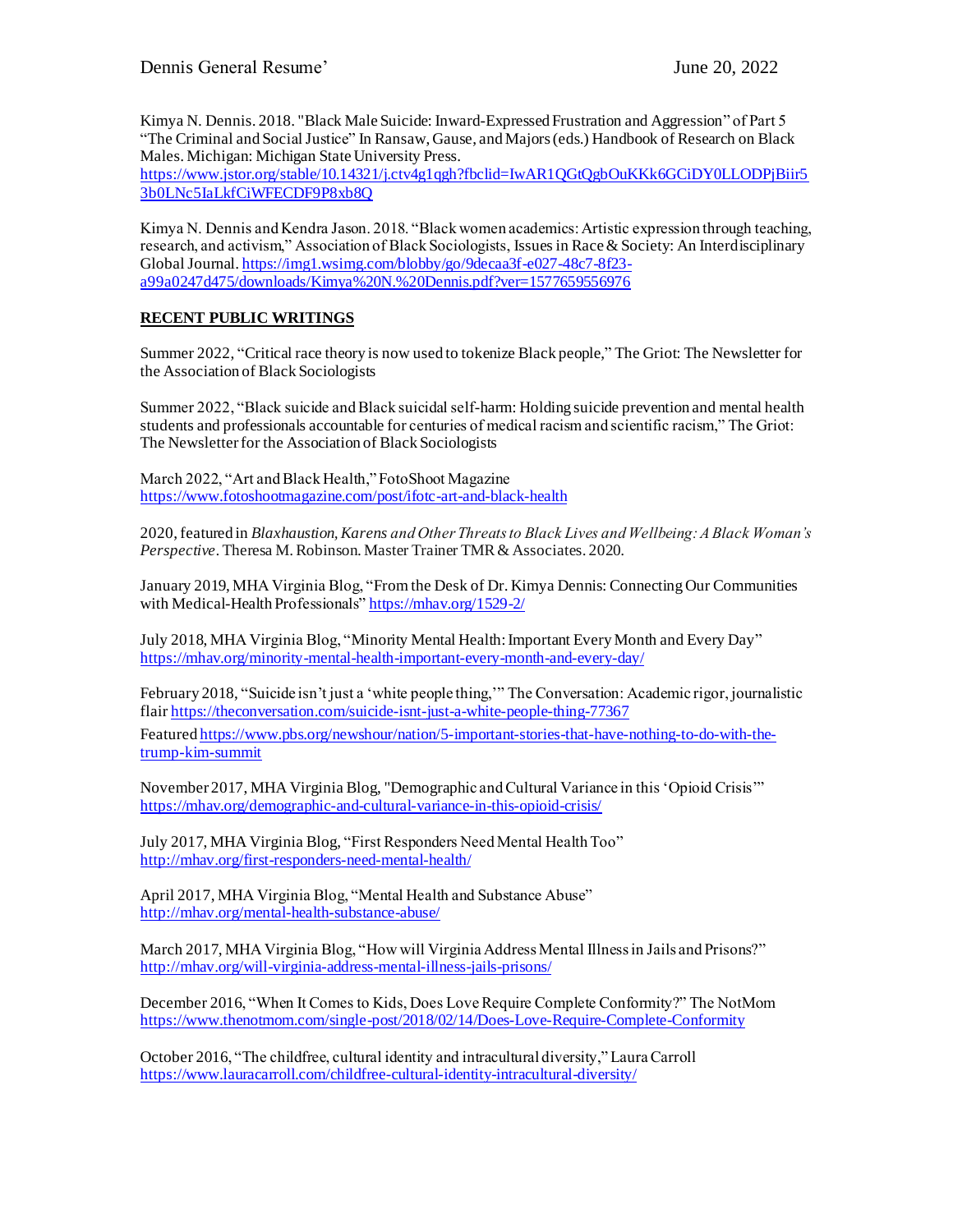September 2016, "Rates for Black Kids Increase," Afro News: The Black Media Authority <http://www.afro.com/rates-for-black-kids-increase/>

## **RECENT MEDIA INTERVIEWS**

April 2022, "Check out Dr. Kimya Nuru Dennis story," VoyageBaltimore <https://voyagebaltimore.com/interview/check-out-dr-kimya-nuru-denniss-story/>

January 2022, featured in "In 'My So-Called Selfish Life,' Therese Shechter Tackles What It Means To Be Child-Free," Ms. Magazine

<https://msmagazine.com/2022/01/25/child-free-my-so-called-selfish-life-therese-shechter/>

October 2021, "Computer tablets and podcasts becoming the new normal in prisons nationwide," Yahoo News

[https://news.yahoo.com/computer-tablets-and-podcasts-becoming-the-new-normal-in-prisons-nationwide-](https://news.yahoo.com/computer-tablets-and-podcasts-becoming-the-new-normal-in-prisons-nationwide-090001826.html)[090001826.html](https://news.yahoo.com/computer-tablets-and-podcasts-becoming-the-new-normal-in-prisons-nationwide-090001826.html)

October 2021, "Dear Companies (and) LinkedIn-STOP Policing Black Voices!" <https://www.linkedin.com/pulse/dear-companies-linkedin-stop-policing-black-voices-jessica>

July 2021, "Police willing to talk, agree more work needs to be done," Concord Monitor [https://www.concordmonitor.com/Organizers-say-Nashua-conversation-events-help-community-police](https://www.concordmonitor.com/Organizers-say-Nashua-conversation-events-help-community-police-find-common-ground-41521498)[find-common-ground-41521498](https://www.concordmonitor.com/Organizers-say-Nashua-conversation-events-help-community-police-find-common-ground-41521498)

June 2021, "Kimya Nuru Dennis: Founder of 365 Diversity," Experts for Social Impact, Diversity for Social Impact <https://leadership.diversity.social/resources/kimya-nuru-dennis-founder-of-365-diversity>

June 2021, "More Women are Saying No to Motherhood. Will Society Ever Listen?" HuffPost [https://www.huffpost.com/entry/child-free-by-choice-women\\_l\\_60b7e5c5e4b001ebd46d5601](https://www.huffpost.com/entry/child-free-by-choice-women_l_60b7e5c5e4b001ebd46d5601)

May 2021, "Learning to Listen: How to Become a Better Ally to Marginalized Groups <https://www.hercampus.com/lifestyle/become-better-active-listening-ally>

May 2021, "COMMENTARY: America's Policing and Political Practices Inextricably Linked to KKK and White Supremacy," The Skanner

[https://www.theskanner.com/opinion/commentary/31397-commentary-america-s-policing-and-political](https://www.theskanner.com/opinion/commentary/31397-commentary-america-s-policing-and-political-practices-inextricably-linked-to-kkk-and-white-supremacy)[practices-inextricably-linked-to-kkk-and-white-supremacy](https://www.theskanner.com/opinion/commentary/31397-commentary-america-s-policing-and-political-practices-inextricably-linked-to-kkk-and-white-supremacy)

Republished[: http://www.louisianaweekly.com/from-the-klan-to-white-supremacy-where-does-america-go](http://www.louisianaweekly.com/from-the-klan-to-white-supremacy-where-does-america-go-from-here/)[from-here/](http://www.louisianaweekly.com/from-the-klan-to-white-supremacy-where-does-america-go-from-here/)

April 2021, "Will there be changes in the public force after the conviction against the agent who killed George Floyd? Too early to know," Univision (en español) [https://www.univision.com/noticias/estados-unidos/veredicto-derek-chauvin-punto-de-inflexion-contra-la](https://www.univision.com/noticias/estados-unidos/veredicto-derek-chauvin-punto-de-inflexion-contra-la-brutalidad-policial-ligada-al-racismo)[brutalidad-policial-ligada-al-racismo](https://www.univision.com/noticias/estados-unidos/veredicto-derek-chauvin-punto-de-inflexion-contra-la-brutalidad-policial-ligada-al-racismo)

April 2021, "Derek Chauvin verdict is in… and the jury has found him GUILTY of all charges of murdering George Floyd!" Celebrity Myxer

<https://alexusrenee.com/derek-chauvin-verdict-guilty/>

March 2021, "The New Diversity Approaches Corporations Desperately Need," Forbes.com [https://www.forbes.com/sites/zengernews/2021/03/30/the-new-diversity-approaches-corporations](https://www.forbes.com/sites/zengernews/2021/03/30/the-new-diversity-approaches-corporations-desperately-need/?sh=1d609b984ae6)[desperately-need/?sh=1d609b984ae6](https://www.forbes.com/sites/zengernews/2021/03/30/the-new-diversity-approaches-corporations-desperately-need/?sh=1d609b984ae6)

Republishe[d https://chicagocrusader.com/the-new-diversity-approaches-corporations-need/](https://chicagocrusader.com/the-new-diversity-approaches-corporations-need/) Republishe[d https://africanamericanvoice.net/2021/04/13/the-new-diversity-approaches-corporations-need/](https://africanamericanvoice.net/2021/04/13/the-new-diversity-approaches-corporations-need/)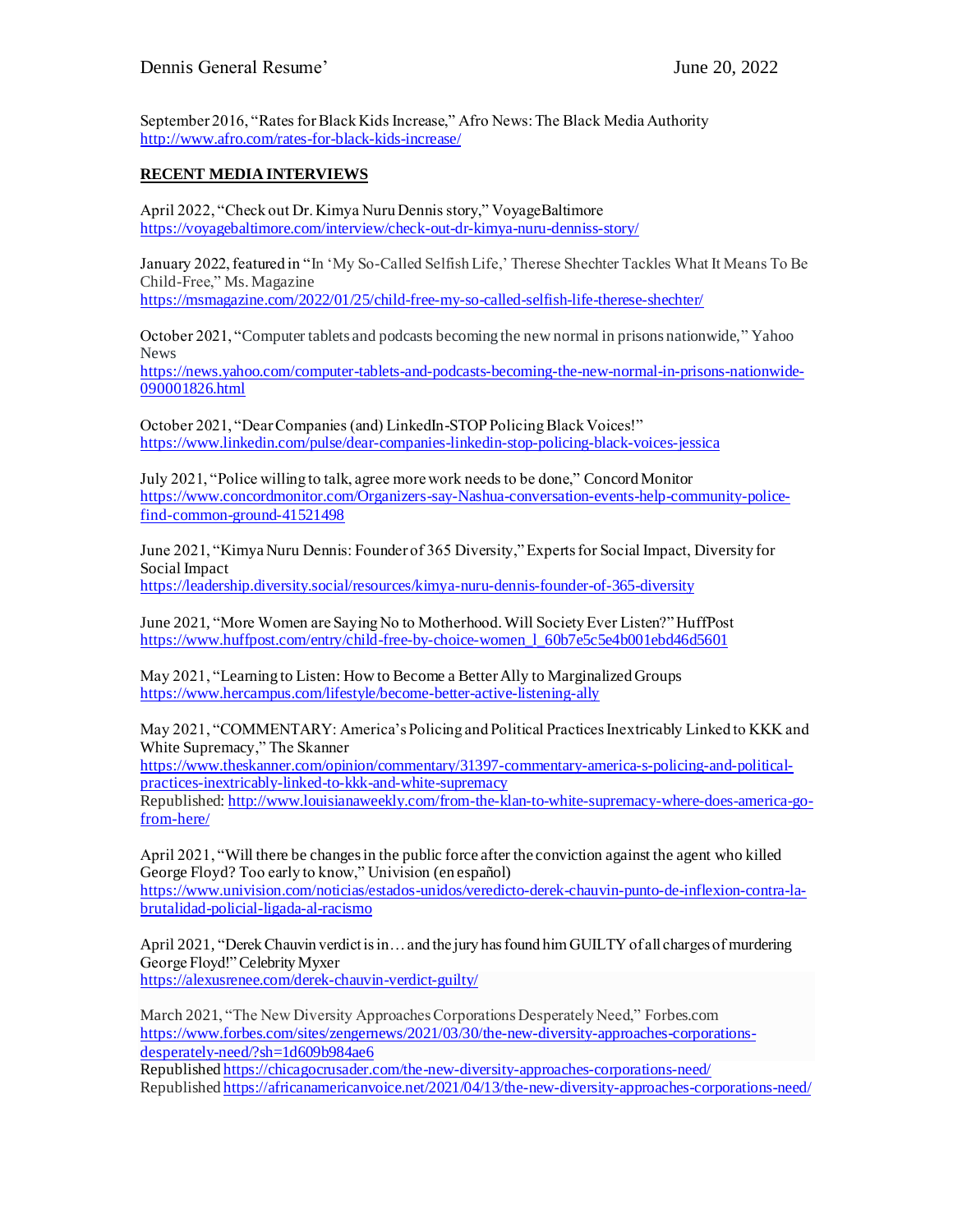March 2021, "How to Hold Space for Your Coworkers (& Why You Should): Listening is an act of allyship," Sarah Sheppard: InHerSight <https://www.inhersight.com/blog/allyship/hold-space-for-your-coworkers>

January 2021, "Some Winston-Salem residents see a double standard regarding law enforcement's treatment of Capitol rioters and Black Lives Matter protesters," Winston-Salem Journal [https://journalnow.com/news/crime/some-winston-salem-residents-see-a-double-standard-regarding-law](https://journalnow.com/news/crime/some-winston-salem-residents-see-a-double-standard-regarding-law-enforcements-treatment-of-capitol-rioters/article_f95f52d2-55cb-11eb-a662-db4a4943c178.html)[enforcements-treatment-of-capitol-rioters/article\\_f95f52d2-55cb-11eb-a662-db4a4943c178.html](https://journalnow.com/news/crime/some-winston-salem-residents-see-a-double-standard-regarding-law-enforcements-treatment-of-capitol-rioters/article_f95f52d2-55cb-11eb-a662-db4a4943c178.html)

November 2020, "7 keys to a successful diversity and inclusion initiative," Keirsten Greegs, TRAP Recruiter, SearchHRSoftwar[e https://searchhrsoftware.techtarget.com/feature/7-keys-to-a-successful](https://searchhrsoftware.techtarget.com/feature/7-keys-to-a-successful-diversity-and-inclusion-initiative)[diversity-and-inclusion-initiative](https://searchhrsoftware.techtarget.com/feature/7-keys-to-a-successful-diversity-and-inclusion-initiative)

July 2020, "BLM murals being defaced across US, communities trying to deal with fallout," The Denver Channe[l https://www.thedenverchannel.com/news/america-in-crisis/blm-murals-being-defaced-across-us](https://www.thedenverchannel.com/news/america-in-crisis/blm-murals-being-defaced-across-us-communities-trying-to-deal-with-fallout)[communities-trying-to-deal-with-fallout](https://www.thedenverchannel.com/news/america-in-crisis/blm-murals-being-defaced-across-us-communities-trying-to-deal-with-fallout)

June 2020, "7 anti-racism educators your company needs now," Forbes.com [https://www.forbes.com/sites/janicegassam/2020/06/12/7-anti-racism-educators-your-company-needs](https://www.forbes.com/sites/janicegassam/2020/06/12/7-anti-racism-educators-your-company-needs-now/#2cf862603d72)[now/#2cf862603d72](https://www.forbes.com/sites/janicegassam/2020/06/12/7-anti-racism-educators-your-company-needs-now/#2cf862603d72)

September 2019, "One size doesn't fit all: The alarming rates of suicide in the Black community," RTV6 Indianapolis [https://www.theindychannel.com/lifestyle/health/one-size-doesnt-fit-all-the-alarming-rates-of](https://www.theindychannel.com/lifestyle/health/one-size-doesnt-fit-all-the-alarming-rates-of-suicide-in-the-black-community)[suicide-in-the-black-community](https://www.theindychannel.com/lifestyle/health/one-size-doesnt-fit-all-the-alarming-rates-of-suicide-in-the-black-community)

[https://www.wrtv.com/lifestyle/health/one-size-doesnt-fit-all-the-alarming-rates-of-suicide-in-the-black](https://www.wrtv.com/lifestyle/health/one-size-doesnt-fit-all-the-alarming-rates-of-suicide-in-the-black-community)[community](https://www.wrtv.com/lifestyle/health/one-size-doesnt-fit-all-the-alarming-rates-of-suicide-in-the-black-community)

February 2019, "Wake's yearbook had blackface, KKK images in 1970s," Winston-Salem Journal [https://www.journalnow.com/news/local/wake-s-yearbook-had-blackface-kkk-images-in](https://www.journalnow.com/news/local/wake-s-yearbook-had-blackface-kkk-images-in-s/collection_cd0e2b1c-2cd4-11e9-88df-5b947a755505.html#5)[s/collection\\_cd0e2b1c-2cd4-11e9-88df-5b947a755505.html#5](https://www.journalnow.com/news/local/wake-s-yearbook-had-blackface-kkk-images-in-s/collection_cd0e2b1c-2cd4-11e9-88df-5b947a755505.html#5)

February 2019, "Student in racist 1980 UR yearbook photo: It was a 'pretty stupid idea,'" The Collegian: Student Newspaper at the University of Richmond

[https://www.thecollegianur.com/article/2019/02/student-in-racist-1980-ur-yearbook-photo-it-was-a-pretty](https://www.thecollegianur.com/article/2019/02/student-in-racist-1980-ur-yearbook-photo-it-was-a-pretty-stupid-idea)[stupid-idea](https://www.thecollegianur.com/article/2019/02/student-in-racist-1980-ur-yearbook-photo-it-was-a-pretty-stupid-idea) ; September 2019 follow-up[, https://magazine.richmond.edu/featurette/article/-/16614/critical](https://magazine.richmond.edu/featurette/article/-/16614/critical-thinker.html)[thinker.html](https://magazine.richmond.edu/featurette/article/-/16614/critical-thinker.html)

October 2018, "It doesn't have to make sense to other people: An interview with African Diaspora Childfree Sociologist, Dr. Kimya N. Dennis," Black Youth Project [http://blackyouthproject.com/it-doesnt-have-to-make-sense-to-other-people-an-interview-with-african](http://blackyouthproject.com/it-doesnt-have-to-make-sense-to-other-people-an-interview-with-african-diaspora-childfree-sociologist-dr-kimya-n-dennis/)[diaspora-childfree-sociologist-dr-kimya-n-dennis/](http://blackyouthproject.com/it-doesnt-have-to-make-sense-to-other-people-an-interview-with-african-diaspora-childfree-sociologist-dr-kimya-n-dennis/)

August 2018, "USA leads world in gun-related suicides, study says," USA Today [https://www.usatoday.com/story/news/2018/08/28/new-study-shows-u-s-leads-world-gun](https://www.usatoday.com/story/news/2018/08/28/new-study-shows-u-s-leads-world-gun-suicides/1128184002/)[suicides/1128184002/](https://www.usatoday.com/story/news/2018/08/28/new-study-shows-u-s-leads-world-gun-suicides/1128184002/)

June 2018, "Should We Tell Fewer Stories About Suicide or Better Ones?" The Atlantic [https://www.theatlantic.com/membership/archive/2018/06/should-we-tell-fewer-stories-about-suicide-or](https://www.theatlantic.com/membership/archive/2018/06/should-we-tell-fewer-stories-about-suicide-or-better-ones/562577/)[better-ones/562577/](https://www.theatlantic.com/membership/archive/2018/06/should-we-tell-fewer-stories-about-suicide-or-better-ones/562577/)

April 2017, "Interdisciplinary work in suicide, self-harm and mental health," Ourselves Black [https://ourselvesblack.com/journal/2017/4/29/ourselves-black-professional-spotlight-and-dialogue-dr](https://ourselvesblack.com/journal/2017/4/29/ourselves-black-professional-spotlight-and-dialogue-dr-kimya-dennis)[kimya-dennis](https://ourselvesblack.com/journal/2017/4/29/ourselves-black-professional-spotlight-and-dialogue-dr-kimya-dennis)

June 2016, "Professor Kimya Dennis on Year 2 of Her Course, The Childfree," Laura Carroll <https://www.lauracarroll.com/kimya-dennis-year-2-the-childfree-course/>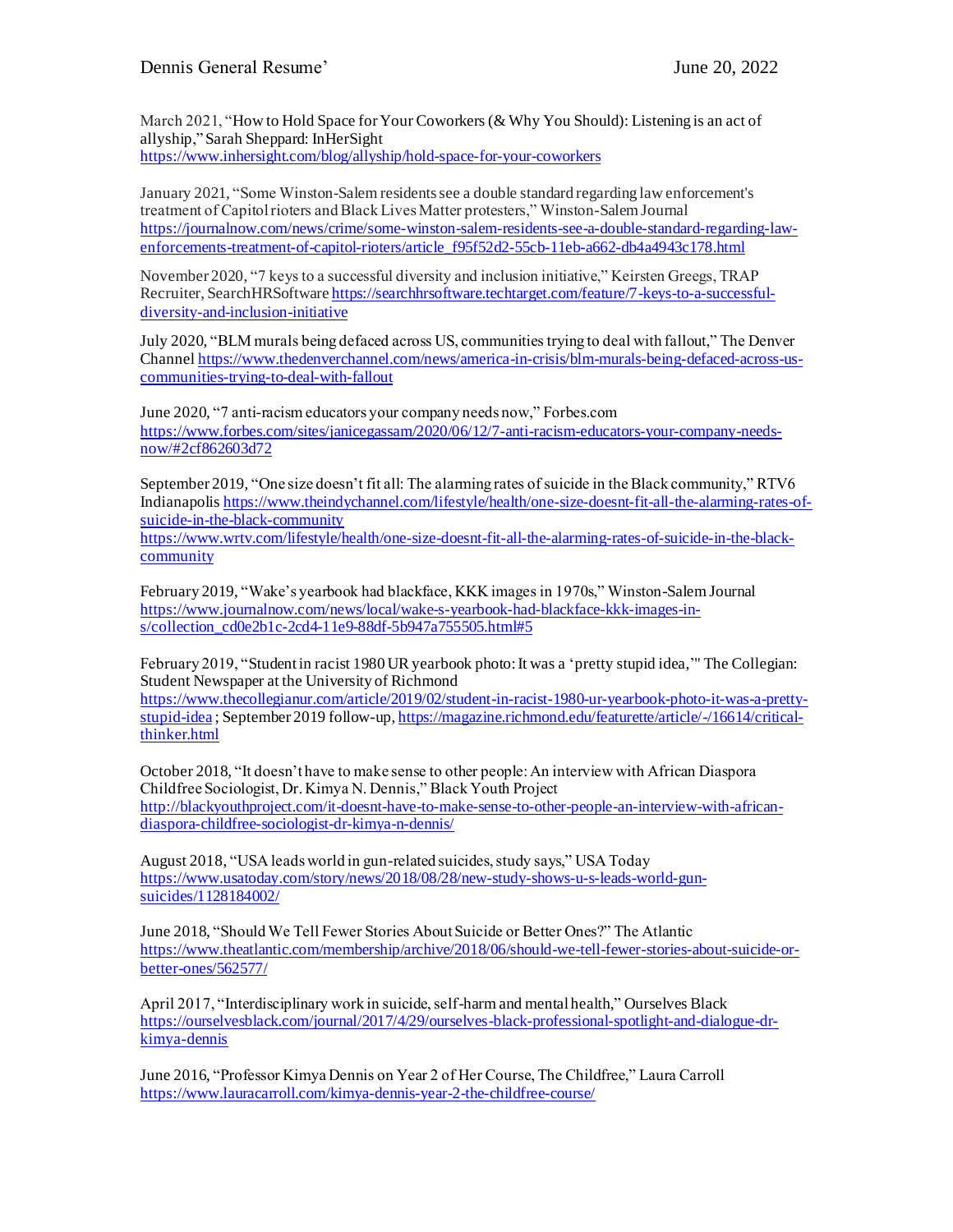Dennis General Resume' June 20, 2022

March 2016, "Professor Kimya Dennis on her College Course, The Childfree" <http://www.lauracarroll.com/professor-kimya-dennis-college-course/>

February 2015, "The Baby Matrix in College Coursework: Interview with Kimya Dennis, Ph.D. Part II," <http://lauracarroll.com/kimya-dennis-part-ii/>

October 2014, "The Baby Matrix in College Coursework: An Interview with Kimya N. Dennis, Ph.D." <http://lauracarroll.com/baby-matrix-college/>

December 2013, "Q&A with Kimya N. Dennis on her Childfree Research" <http://lauracarroll.com/qa-with-kimya-dennis-on-her-childfree-research/>

## **RECENT AUDIO AND VISUAL INTERVIEW RECORDINGS**

June 2022, "DISMANTLE OPPRESSION: Break Down the Power Majority with Dr. Kimya Nuru Dennis," Care More Be Better Podcast [https://caremorebebetter.com/dismantle-oppression-break-down-the-power-majority-with-dr-kimya-nuru](https://caremorebebetter.com/dismantle-oppression-break-down-the-power-majority-with-dr-kimya-nuru-dennis-365diversity-com/)[dennis-365diversity-com/](https://caremorebebetter.com/dismantle-oppression-break-down-the-power-majority-with-dr-kimya-nuru-dennis-365diversity-com/)

May 2022, "The Unique Challenges of Being Black and Childfree," The Overpopulation Podcast, Population Balance <https://www.populationbalance.org/episode-75-the-unique-challenges-of-being-black-and-childfree>

May 2022, "Talking Power and Black Mental Health with Dr. Kimya Nuru Dennis," That One Podcast! [https://open.spotify.com/episode/5RoNufrlz1420ISBmlijUa?si=NMbdDeWiQ7OvydfyuLBFcA&utm\\_sour](https://open.spotify.com/episode/5RoNufrlz1420ISBmlijUa?si=NMbdDeWiQ7OvydfyuLBFcA&utm_source=copy-link&nd=1) [ce=copy-link&nd=1](https://open.spotify.com/episode/5RoNufrlz1420ISBmlijUa?si=NMbdDeWiQ7OvydfyuLBFcA&utm_source=copy-link&nd=1)

May 2022, "Filmmaker Conversations: Our Bodies…Our Choices," Therese Shechter My So-Called Selfish Life—World Digital Premiere <https://vimeo.com/707333716>

April 2022, "Kimya Nuru Dennis: Criticizing antiracism trainings," Before It's Too Late [https://podcasts.apple.com/ru/podcast/kimya-nuru-dennis-criticizing-antiracism](https://podcasts.apple.com/ru/podcast/kimya-nuru-dennis-criticizing-antiracism-trainings/id1551731740?i=1000555926466)[trainings/id1551731740?i=1000555926466](https://podcasts.apple.com/ru/podcast/kimya-nuru-dennis-criticizing-antiracism-trainings/id1551731740?i=1000555926466) <https://www.listennotes.com/podcasts/before-its-too-late/kimya-nuru-dennis-uhUNpeiT208/>

March 2022, "Why 365 Diversity is the only skill you need with Dr. Kimya Nuru Dennis," Flavor in Your Ear with Marques Edwards

Part 1:

[https://open.spotify.com/episode/5BgCESDg9TIs9TgsboUmsi?si=NlLbrzI0SYOHhLLX\\_BcfPA&](https://open.spotify.com/episode/5BgCESDg9TIs9TgsboUmsi?si=NlLbrzI0SYOHhLLX_BcfPA&nd=1)  $nd=1$ 

[https://podcasts.apple.com/us/podcast/flavor-in-your-ear-with-marques](https://podcasts.apple.com/us/podcast/flavor-in-your-ear-with-marques-edwards/id1535361308?i=1000554590197)[edwards/id1535361308?i=1000554590197](https://podcasts.apple.com/us/podcast/flavor-in-your-ear-with-marques-edwards/id1535361308?i=1000554590197)

Part 2:<https://open.spotify.com/episode/7kfPTBn2sp0gsJilU9A3Hz>

[https://podcasts.apple.com/us/podcast/why-365-diversity-is-the-only-skill-you-need-with](https://podcasts.apple.com/us/podcast/why-365-diversity-is-the-only-skill-you-need-with-dr/id1535361308?i=1000554590515)[dr/id1535361308?i=1000554590515](https://podcasts.apple.com/us/podcast/why-365-diversity-is-the-only-skill-you-need-with-dr/id1535361308?i=1000554590515)

March 2022, "Diversity365 Because the Battle for Equality is a Daily Struggle," Sole Source [https://solesourcepodcast.buzzsprout.com/789140/10143357-104-diversity365-because-the-battle-for-equality](https://solesourcepodcast.buzzsprout.com/789140/10143357-104-diversity365-because-the-battle-for-equality-is-a-daily-struggle)[is-a-daily-struggle](https://solesourcepodcast.buzzsprout.com/789140/10143357-104-diversity365-because-the-battle-for-equality-is-a-daily-struggle)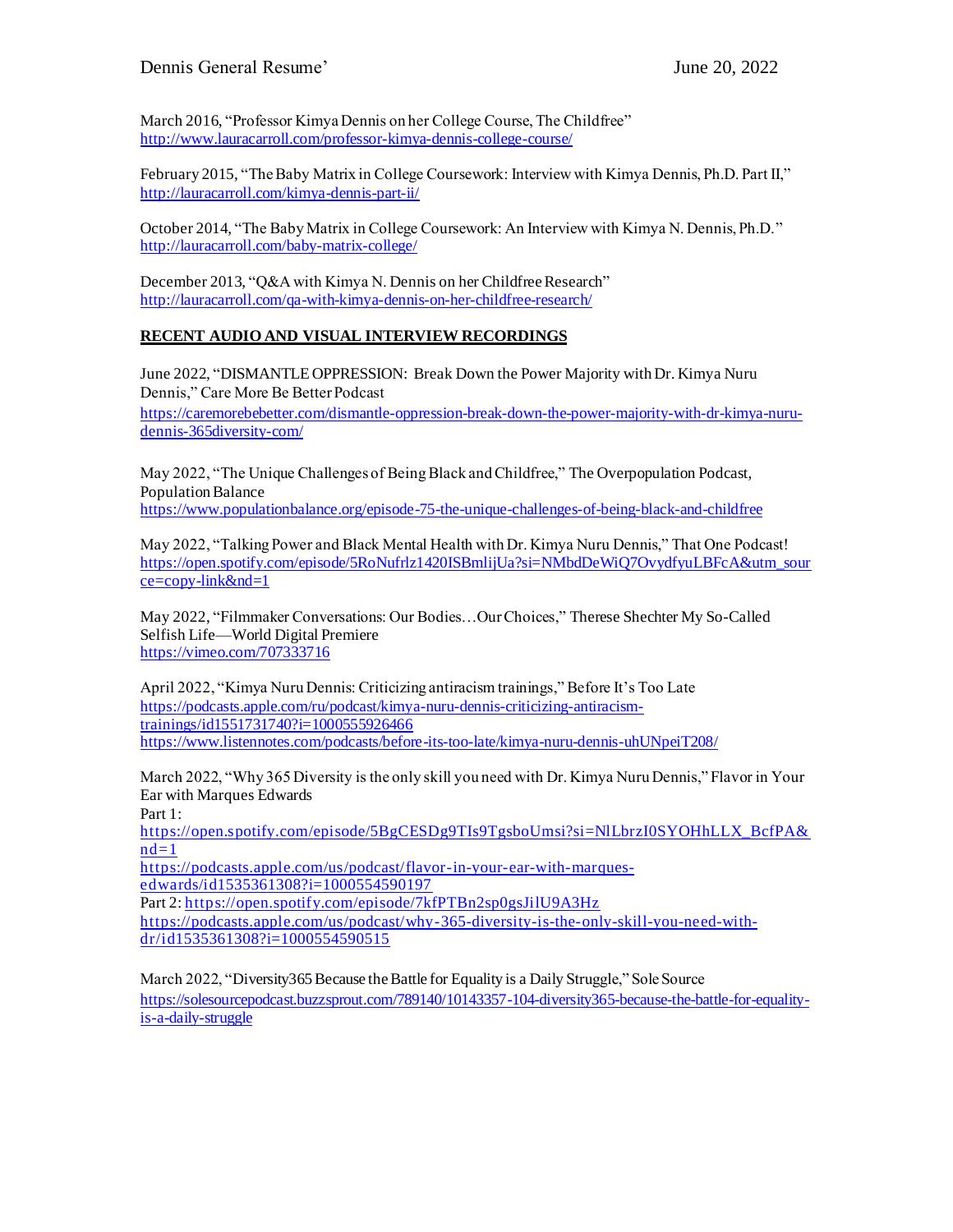March 2022, "HR Happy Hour with Dr. Kimya Nuru Dennis," Sarah Morgan, HR Happy Hour, Inclusion Crusade

Part 1: [https://www.hrhappyhour.net/episodes/inclusion-crusade-5-protecting-black-women-in-the](https://www.hrhappyhour.net/episodes/inclusion-crusade-5-protecting-black-women-in-the-workplace-part-1/)[workplace-part-1/](https://www.hrhappyhour.net/episodes/inclusion-crusade-5-protecting-black-women-in-the-workplace-part-1/)

Part 2: [https://www.hrhappyhour.net/episodes/inclusion-crusade-5-protecting-black-women-in-the](https://www.hrhappyhour.net/episodes/inclusion-crusade-5-protecting-black-women-in-the-workplace-part-2/)[workplace-part-2/](https://www.hrhappyhour.net/episodes/inclusion-crusade-5-protecting-black-women-in-the-workplace-part-2/)

March 2022, "Where Typical Diversity, Inclusion, and Antiracism Trainings Fall Short?" Becoming Bridge Builders <https://www.buzzsprout.com/1252394/9917924>

February 2022, "The typical DEI and antiracism trainings aren't working: Here's what we need instead with Dr. Kimya Nuru Dennis," DissectED <https://rss.com/podcasts/eddissected/393269/> <https://podcasts.apple.com/us/podcast/dissected/id1573650842> <https://open.spotify.com/show/1YXp8dv7IkaB96DnamyoQL>

February 2022, "You gon' learn today: Inclusion and equity," Real Talk With Dumas Podcast <https://rtwdpodcast.podbean.com/e/you-gon-learn-today/?token=5ab45a642bc7fedf795140c2ad48cc3e>

January 2022, "Why 365 Diversity," Black Entrepreneur Experience Podcast <https://www.callin.com/episode/why-365-diversity-sGMOXTrtGM>

January 2022, "Inequality by Design," A Dash of SaLT: Fresh Discussion of Society and Learning Podcast [https://www.podbean.com/media/share/pb-vmc93-](https://www.podbean.com/media/share/pb-vmc93-1189ed0?utm_campaign=w_share_ep&utm_medium=dlink&utm_source=w_share) [1189ed0?utm\\_campaign=w\\_share\\_ep&utm\\_medium=dlink&utm\\_source=w\\_share](https://www.podbean.com/media/share/pb-vmc93-1189ed0?utm_campaign=w_share_ep&utm_medium=dlink&utm_source=w_share)

December 2021, "Activist, Sociologist, Criminologist, Founder of 365 Diversity, Dr. Kimya Nuru Dennis," Black Entrepreneur Experience [https://blackentrepreneurexperience.libsyn.com/bee-278-activist-sociologist-criminologist-founder-of-365](https://blackentrepreneurexperience.libsyn.com/bee-278-activist-sociologist-criminologist-founder-of-365-diversity-dr-kimya-nuru-dennis) [diversity-dr-kimya-nuru-dennis](https://blackentrepreneurexperience.libsyn.com/bee-278-activist-sociologist-criminologist-founder-of-365-diversity-dr-kimya-nuru-dennis)

December 2021, "Tackling DEI By Going Beyond Ideas & Making Changes at Every Level with Dr. Kimya Nuru Dennis," Two Peas in a Podcast [https://podcasts.apple.com/us/podcast/episode-18-tackling-dei-by-going-beyond-ideas](https://podcasts.apple.com/us/podcast/episode-18-tackling-dei-by-going-beyond-ideas-making/id1581569417?i=1000545043640)[making/id1581569417?i=1000545043640](https://podcasts.apple.com/us/podcast/episode-18-tackling-dei-by-going-beyond-ideas-making/id1581569417?i=1000545043640)

December 2021, "Inner self and social changes," Minds Like Mine's Podcast <https://www.mindslikemines.com/podcast/episode/4cc341cc/ep-59-dr-kimya-nuru-dennis>

November 2021, "Suicide research, racism and what you can do," The Lean to the Left Podcast <https://www.notfakenews.biz/post/racism-what-you-can-do>

October 2021, "Changing school curriculum and changing school materials beyond critical race theory: Race talk with Dr. Kimya Nuru Dennis," Blackness and the Workplace <https://podcasts.apple.com/us/podcast/real-talk-w-dr-kimya-nuru-dennis/id1528914712?i=1000540378543>

October 2021, "Race and Health Equity with Dr. Kimya Nuru Dennis," Brain Spaghetti Podcast Part 1: https://open.spotify.com/episode/3jLILCPjzZiyINvLZafBCE?si=f17309355aef4ad0&nd=1 Part 2: <https://open.spotify.com/episode/0LdYi91DQzOJn2PrdwP639?si=230ec7482fd74eaa&nd=1>

September 2021, "White Supremacy and Black Learning," Diversity Dish Podcast [https://diversity-dish.simplecast.com/episodes/ep-40-white-supremacy-and-black-learning-dr-kimya-nuru](https://diversity-dish.simplecast.com/episodes/ep-40-white-supremacy-and-black-learning-dr-kimya-nuru-dennis-SRnSu5Je)[dennis-SRnSu5Je](https://diversity-dish.simplecast.com/episodes/ep-40-white-supremacy-and-black-learning-dr-kimya-nuru-dennis-SRnSu5Je)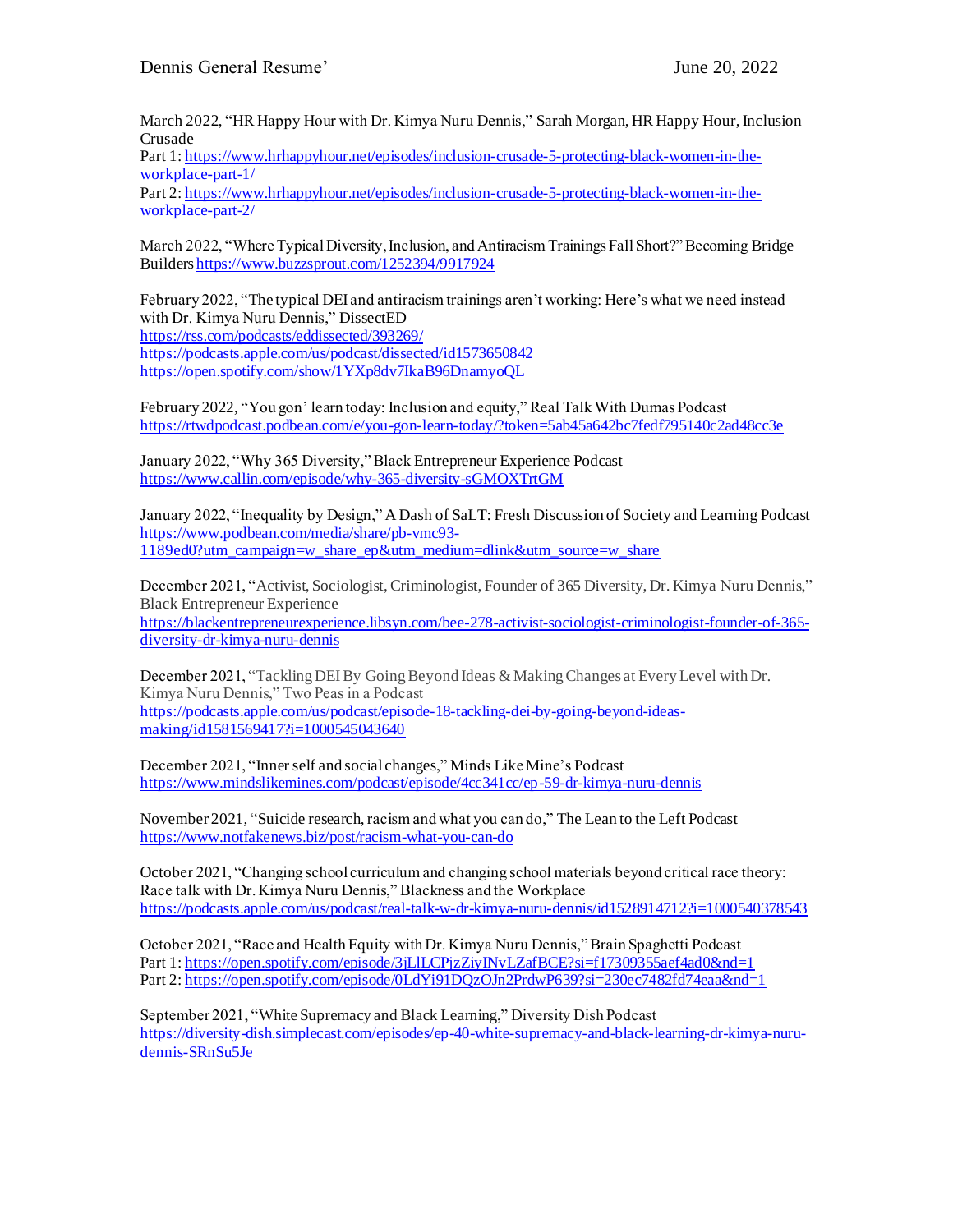September 2021, "K-12, College, & University Curriculum with Dr. Kimya Nuru Dennis," GEMS with Genesis Podcast

[https://anchor.fm/genesis-amaris-kemp/episodes/K-12--College---University-Curriculum-with-Dr--Kimya-](https://anchor.fm/genesis-amaris-kemp/episodes/K-12--College---University-Curriculum-with-Dr--Kimya-Nuru-Dennis-e17409v/a-a1pvt8)[Nuru-Dennis-e17409v/a-a1pvt8](https://anchor.fm/genesis-amaris-kemp/episodes/K-12--College---University-Curriculum-with-Dr--Kimya-Nuru-Dennis-e17409v/a-a1pvt8)

September 2021, ["Gets Real About Social Justice, Diversity, Inclusivity, Equity & More,](https://player.fm/series/jason-zuk-the-social-psychic-radio-show-and-podcast-2968473/dr-kimya-nuru-dennis-gets-real-about-social-justice-diversity-inclusivity-equity-more)" The Social Psychic Radio Show

[https://player.fm/series/jason-zuk-the-social-psychic-radio-show-and-podcast-2968473/dr-kimya-nuru](https://player.fm/series/jason-zuk-the-social-psychic-radio-show-and-podcast-2968473/dr-kimya-nuru-dennis-gets-real-about-social-justice-diversity-inclusivity-equity-more)[dennis-gets-real-about-social-justice-diversity-inclusivity-equity-more](https://player.fm/series/jason-zuk-the-social-psychic-radio-show-and-podcast-2968473/dr-kimya-nuru-dennis-gets-real-about-social-justice-diversity-inclusivity-equity-more)

August 2021, "Stories of Transformation: Dr. Kimya Nuru Dennis," Dr. Anthony Giannoumis <https://www.dranthony.design/podcast/stories-of-transformation-dr-kimya-nuru-dennis>

August 2021, "We all want diversity and equity, but how do we make REAL change?" Plus Delta Podcast [https://anchor.fm/plusndelta/episodes/Episode-22---We-all-want-diversity-and-equity--but-how-do-we](https://anchor.fm/plusndelta/episodes/Episode-22---We-all-want-diversity-and-equity--but-how-do-we-make-REAL-change--With-Dr--Kimya-Nuru-Dennis-e16li7b/a-a6ehqoo)[make-REAL-change--With-Dr--Kimya-Nuru-Dennis-e16li7b/a-a6ehqoo](https://anchor.fm/plusndelta/episodes/Episode-22---We-all-want-diversity-and-equity--but-how-do-we-make-REAL-change--With-Dr--Kimya-Nuru-Dennis-e16li7b/a-a6ehqoo)

August 2021, "Black people are not stupid," From Hood to Good Podcast <https://ronniejacks.com/are-black-people-stupid-feat-dr-kimya-nuru-dennis-of-365diversity-com/>

August 2021, "The lack of inclusion in today's society and its mental toll with 365 Diversity's Dr. Kimya Nuru Dennis," ihealthradio <https://rss.com/podcasts/theihealthchannelandihealthradiowithhurricaneh/254530/>

August 2021, "Money, Power, Disrespect, and LGBTQI," Born in Trouble [https://podcasts.apple.com/us/podcast/money-power-disrespect-and](https://podcasts.apple.com/us/podcast/money-power-disrespect-and-lgbtqi/id1543396746?i=1000531616897)[lgbtqi/id1543396746?i=1000531616897](https://podcasts.apple.com/us/podcast/money-power-disrespect-and-lgbtqi/id1543396746?i=1000531616897)

August 2021, "Discussing race and ethnic identities and race and ethnic relations," Gen Z with MacKenzie <https://mackenzieamyx.com/index.php/2021/08/02/interview-with-dr-kimya-nuru-dennis/>

August 2021, "Mental health within the Black Community," Honestly Helen Podcast [https://anchor.fm/helen-sustarich/episodes/Talking-Life-Honestly-Mental-Health-within-the-Black-](https://anchor.fm/helen-sustarich/episodes/Talking-Life-Honestly-Mental-Health-within-the-Black-Community-e14o9pj)[Community-e14o9pj](https://anchor.fm/helen-sustarich/episodes/Talking-Life-Honestly-Mental-Health-within-the-Black-Community-e14o9pj)

July 2021, "Critical Race Theory & Organizational Justice with Dr. Kimya Nuru Dennis," Living Corporate [https://podcasts.apple.com/us/podcast/critical-race-theory-organizational-justice-w-dr](https://podcasts.apple.com/us/podcast/critical-race-theory-organizational-justice-w-dr-kimya/id1358453989?i=1000528734332)[kimya/id1358453989?i=1000528734332](https://podcasts.apple.com/us/podcast/critical-race-theory-organizational-justice-w-dr-kimya/id1358453989?i=1000528734332)

July 2021, "Black and Childfree, Featuring Dr. Kimya Nuru Dennis," The Simply King Podcast [https://podcasts.apple.com/us/podcast/black-and-childfree-ft-dr-kimya-nuru](https://podcasts.apple.com/us/podcast/black-and-childfree-ft-dr-kimya-nuru-dennis/id1046075885?i=1000528648591)[dennis/id1046075885?i=1000528648591](https://podcasts.apple.com/us/podcast/black-and-childfree-ft-dr-kimya-nuru-dennis/id1046075885?i=1000528648591)

July 2021, "365 Diversity: A Different Approach to Diversity and History,"The Black Sheep Christian <https://pod.co/the-black-sheep-christian/365-diversity-a-different-approach-to-diversity-and-history>

July 2021, "Black mental health and removing police" Hands Up Don't Shoot Part 1:<https://www.buzzsprout.com/1572730/8822793> Part 2:<https://www.hudspod.com/episodes/dr-kimya-part-2>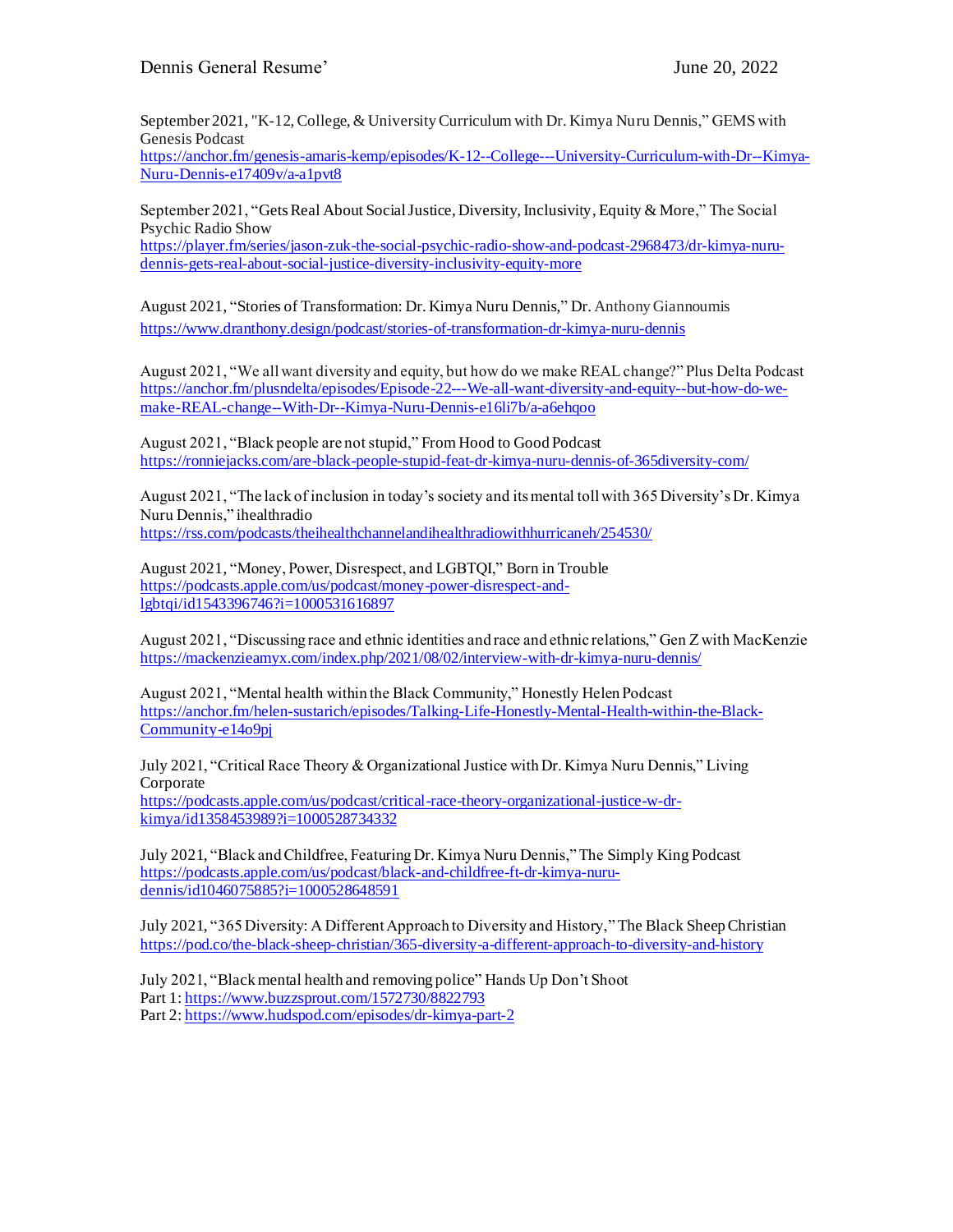July 2021, "Diversity, inclusion, antiracism trainings with Dr. Kimya Nuru Dennis" Determine Our Future Part 1: [https://podcasts.apple.com/us/podcast/episode-42-diversity-inclusion-antiracism](https://podcasts.apple.com/us/podcast/episode-42-diversity-inclusion-antiracism-trainings/id1525105684?i=1000528576343)[trainings/id1525105684?i=1000528576343](https://podcasts.apple.com/us/podcast/episode-42-diversity-inclusion-antiracism-trainings/id1525105684?i=1000528576343) Part 2: [https://podcasts.apple.com/us/podcast/episode-43-diversity-inclusion-antiracism-](https://podcasts.apple.com/us/podcast/episode-43-diversity-inclusion-antiracism-trainings/id1525105684?i=1000529301746)

[trainings/id1525105684?i=1000529301746](https://podcasts.apple.com/us/podcast/episode-43-diversity-inclusion-antiracism-trainings/id1525105684?i=1000529301746)

July 2021, "Stolen Descendants of Africa with Dr. Kimya Nuru Dennis," Unloaded & Uncovered with Magda Desir

[https://anchor.fm/magda-desir/episodes/Stolen-Descendants-of-Africa-wDr--Kimya-Nuru-Dennis](https://anchor.fm/magda-desir/episodes/Stolen-Descendants-of-Africa-wDr--Kimya-Nuru-Dennis-e155b7o/a-a58ccql) $e155b7o/a-a58ccq$ 

June 2021, "Measurable and lasting inclusion, equity, and justice," Chase Pond/Pond's Press <https://podcasts.apple.com/us/podcast/kimya-nuru-dennis-interview/id1529366695?i=1000527235946>

June 2021, "Dimensions of Diversity," The Network of Awareness. Episode 58 <https://podcasts.apple.com/us/podcast/ep-58-dimensions-of-diversity/id1569738442?i=1000525810989>

June 2021, "Mental health and suicide," The Squash Podcast <https://www.listennotes.com/podcasts/the-squash/mental-health-and-suicide-Mak3Z78jFLo/>

June 2021, "Black Collaborations," GEMS Podcast

[https://anchor.fm/genesis-amaris-kemp/episodes/Black-Collaborations-with-Dr--Kimya-Nuru-Dennis](https://anchor.fm/genesis-amaris-kemp/episodes/Black-Collaborations-with-Dr--Kimya-Nuru-Dennis-e12p59o)[e12p59o](https://anchor.fm/genesis-amaris-kemp/episodes/Black-Collaborations-with-Dr--Kimya-Nuru-Dennis-e12p59o)

June 2021, "Racial Equity in Education,"Beautiful Bastards Podcast <https://anchor.fm/beautifulbastards/episodes/Dr--Kimya-Nuru-Dennis-e12ftj5/a-a5r4c2q>

June 2021, "365 Equity and Schools," The Awakening Educator <https://www.youtube.com/watch?v=Yfs--bhXdzA>

May 2021, "Investigating REAL history including Juneteenth," Episode 30, The Inclusive History Podcast [https://podcasts.apple.com/us/podcast/episode-30-juneteenth-conversation-dr-kimya-nuru](https://podcasts.apple.com/us/podcast/episode-30-juneteenth-conversation-dr-kimya-nuru-dennis/id1549462663?i=1000523689388)[dennis/id1549462663?i=1000523689388](https://podcasts.apple.com/us/podcast/episode-30-juneteenth-conversation-dr-kimya-nuru-dennis/id1549462663?i=1000523689388)

May 2021, "What does real diversity and inclusion look like? A Conversation with Dr. Kimya Nuru Dennis," All Things Black Podcast, Episode #14 <https://open.spotify.com/episode/75Vk5dpxX5KJXfHpDDwn0E?si=IIn4jQqoTZmaXiI6DCIRwg&nd=1>

April 2021, "Stop using white history, white mathematics, and white science as the foundation: Dr. Kimya Nuru Dennis on burning books," Citizen Ed Podcast <https://www.youtube.com/watch?v=gx3nOnTSWiQ>

April 2021, "How childfree-by-choice is shaped by underserved and minoritized identities and experiences," Childfree Rallies, The Uprising Spark <https://www.youtube.com/watch?v=wTrCKdW2QRo>

February 2021, "Real Talk with Dr. Kimya Nuru Dennis," Blackness and the Workplace <https://blacknessandtheworkplace.buzzsprout.com/1239518/7581082>

2020, "This week in the conversation: The Breonna Taylor investigation is over. Now What?" 89.3 WFPL, Louisville, Kentucky NPR station <https://wfpl.org/this-week-in-conversation-the-breonna-taylor-investigation-is-over-now-what/>

August 2020, "Black Lives Matter: Performative Allyship and Corporate America," Blackness and the Workplac[e https://www.blacknessandtheworkplace.com/podcast](https://www.blacknessandtheworkplace.com/podcast)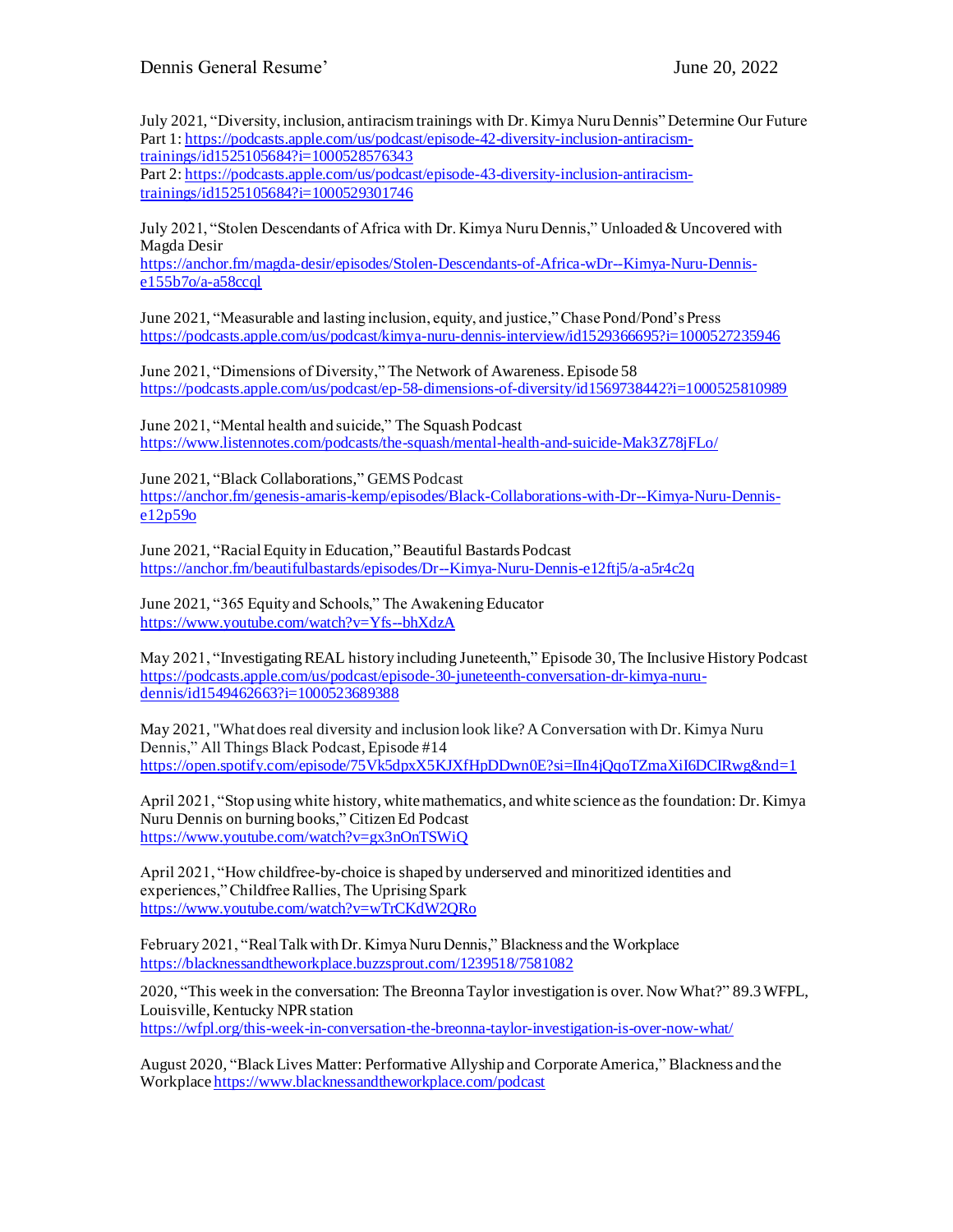2020, "Last Looks: Anna Delvey, The Fake Heiress of New York," Season 1, Episode 2 https://www.imdb.com/title/tt13266366/?ref =ttfc fc cl i31 <https://www.nylon.com/fashion/last-looks-trailer-quibi-anna-delvey-the-murder-of-sylvie-cachay>

2019, "Bullied"

<https://www.imdb.com/title/tt10597490/mediaviewer/rm671267329/>

2018, "The Cycle: Generational Curses," Dr. Terrence Graham, 5ft Productions <https://vimeo.com/ondemand/thecyclemovie>

August 2019, "Assessing 2020 presidential candidates on criminal justice reform," NPR Here & Now, 90.9 WBUR Bosto[n https://www.wbur.org/hereandnow/2019/08/27/2020-candidates-criminal-justice-reform](https://www.wbur.org/hereandnow/2019/08/27/2020-candidates-criminal-justice-reform)

July 2020, "The NotMom Conversation" <https://www.youtube.com/watch?v=LqWD4Bslphk>

June 2020, "Race and Childfreedom," Childfree Girl[s https://www.youtube.com/watch?v=4vIZidVL1R4](https://www.youtube.com/watch?v=4vIZidVL1R4)

September 2019, Suicide Prevention Social Media (SPSM): Suicide in Marginalized Communities <https://www.pscp.tv/w/1OwxWdybvwAKQ?t=57s>

May 2019, "Diversity 365 with Dr. Kimya Dennis," Leading in Color with Sarah Morgan Podcast, Season 1: Episode [6 http://leadingincolorpodcast.libsyn.com/website/diversity-365-with-dr-kimya-dennis-leading](http://leadingincolorpodcast.libsyn.com/website/diversity-365-with-dr-kimya-dennis-leading-in-color-s1-ep6)[in-color-s1-ep6](http://leadingincolorpodcast.libsyn.com/website/diversity-365-with-dr-kimya-dennis-leading-in-color-s1-ep6)

February 2019, "Why Don't You Have Kids," Inappropriate Questions Podcast, Season 1: Episode 6 <https://www.stitcher.com/show/inappropriate-questions/episode/why-dont-you-have-kids-59359679>

August 2018, "Suicide and Black America," Scholars Strategy Network, No Jargon <https://scholars.org/podcast/suicide-and-black-america>

August 2018, "Shattering Mental Health Stereotypes," Susan Lambert, LCSW: In the Balance Podcast <http://liftingtheself.libsyn.com/shattering-mental-health-stereotypes-a-conversation-with-dr-kimya-n-dennis>

June 2018, "Unclassified Woman, The Childfree with Dr. Kimya N. Dennis," Michelle Marie McGrath <https://www.michellemariemcgrath.com/61-kimyadennis/>

May 2018, "Suicides across Cultures,"The Matt Townsend Show, BYU Radio <http://www.byuradio.org/episode/b7c00a8d-1815-4454-b700-359b7afd4c0d?playhead=752&autoplay=true>

March 2018, "Mental Health and Minority Communities," All Sides with Ann Fisher, WOSU-NPR <http://radio.wosu.org/post/mental-health-and-minority-communities>

March 2018, "Seeing Suicide Through A Non-White Lens," Straight Fruit: 89.3 WFPL, Louisville, Kentucky NPR station <http://wfpl.org/strange-fruit-seeing-suicide-through-a-non-white-lens/>

February 2018, "Demographic and Cultural Variance in Suicide and Mental Health,"All Sides with Ann Fisher, WOSU-NPR <http://radio.wosu.org/post/wellness-wednesday-exercise-science-and-suicide-demographics> <http://radio.wosu.org/programs/all-sides-ann-fisher#stream/0>

## **365 DIVERSITY MEMBERSHIPS AND AFFILIATIONS**

365 Diversity, Childfree Sponsor, Virtual Childfree Convention, July 2022 Accredited with Better Business Bureau (BBB), February 12, 2021-current Better Business Bureau (BBB) of Greater Maryland, Baltimore [https://www.bbb.org/local-bbb/bbb-of](https://www.bbb.org/local-bbb/bbb-of-greater-maryland)[greater-maryland](https://www.bbb.org/local-bbb/bbb-of-greater-maryland)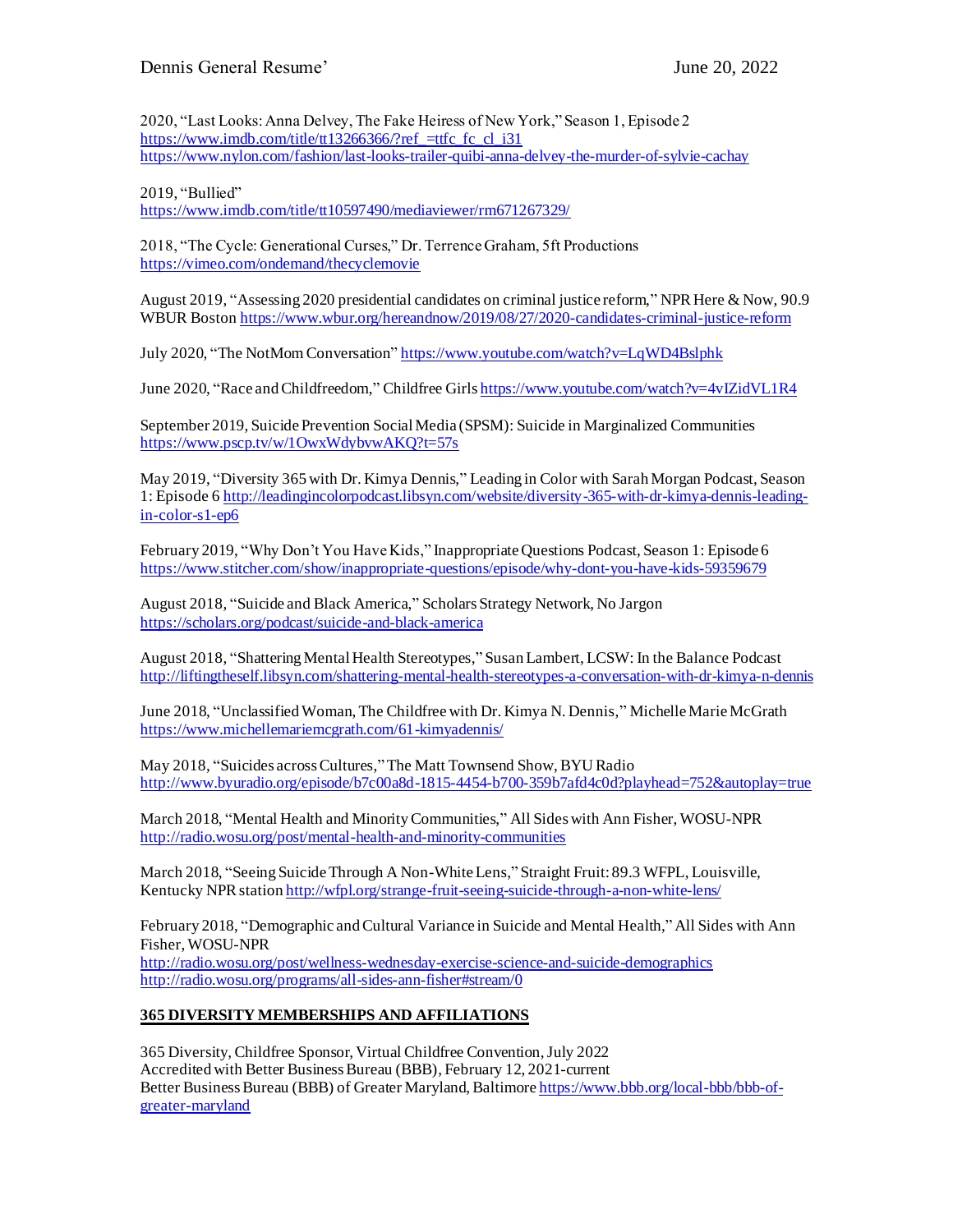Maryland Certificate of Good Standing, W20454609 U.S. Black Chambers, Inc. (USBC[\) https://usblackchambers.org/](https://usblackchambers.org/)

## **DR. KIMYA NURU DENNIS MEMBERSHIPS AND AFFILIATIONS**

Associated Black Charities (ABC) Board Pipeline Leadership Development Project, Autumn 2020 Cycle XVIII <http://www.abc-md.org/board-pipeline-program> Association of Black Sociologists, Life Membe[r http://www.associationofblacksociologists.org/](http://www.associationofblacksociologists.org/) Black Mental Health Allianc[e https://blackmentalhealth.com/](https://blackmentalhealth.com/) Delta Sigma Theta Sorority, Incorporate[d https://www.deltasigmatheta.org/](https://www.deltasigmatheta.org/) Spring 1998, Rho Rho, University of Richmond

NAACP, Baltimore City Chapte[r https://www.naacp.org/](https://www.naacp.org/) National Association of Minority Speaker[s https://www.namspeakers.com/featured-speakers](https://www.namspeakers.com/featured-speakers) Scholars Strategy Networ[k https://scholars.org/scholar/kimya-dennis](https://scholars.org/scholar/kimya-dennis)

# **RECENT COMMUNITY CONTRIBUTIONS**

2021—current, event organizer and presenter, Black health programs, IBA, BeMoreGreen W. North Avenue, Baltimore

2018, 2019, Black community, urban farming, Black health vendor table, Happily Natural Day, Richmond, Virginia

2017-2019, Writer/Contributor, Mental Health America of Virginia

2014-2019, Board of Directors, The Mental Health Association in Forsyth County, North Carolina Contribution: Chair, Community Health Advocacy

2016-2019, Co-Chair for Medical-Health Committee, Presenter, and Black Mental Health Vendor. Juneteenth Annual Festival, Triad Cultural Arts, Inc., Winston-Salem, North Carolina <https://wschronicle.com/2016/06/juneteenth-festival-offer-special-tributes/> <https://wschronicle.com/2016/06/33567/> <https://wschronicle.com/2017/06/juneteenth-festival-includes-serious-discussions/> <https://wschronicle.com/2018/06/juneteenth-festival-celebrates-freedom/>

- 2018-2019, Standing StrongCommittee, Planned Parenthood South Atlantic, North Carolina Contribution: Community outreach, Black sexual and reproductive freedoms-rights-resources
- 2018-2019, Education Committee, Planned Parenthood South Atlantic, North Carolina Contribution: Community outreach, Black sexual and reproductive freedoms-rights-resources
- 2016-2018, Board of Directors, LEAD Girls of NC, North Carolina Contribution: Community outreach and presentations with Black girls in Winston-Salem, NC <https://wschronicle.com/2016/08/34434/>
- 2014-2017, Board of Directors, North Carolina Chapter, American Foundation for Suicide Prevention Contribution: Community Outreach and Black Suicide <https://wschronicle.com/2015/04/salem-college-students-hold-walk-raise-awareness-suicide/>
- 2016, Co-Planner and Co-Moderator, Winston Salem Urban League Black & Blue Town Halls [http://www.wsurban.org/community-partners-host-community-police-town-hall](http://www.wsurban.org/community-partners-host-community-police-town-hall-series/)[series/](http://www.wsurban.org/community-partners-host-community-police-town-hall-series/)[http://www.journalnow.com/news/local/civilians-police-officers-have-racial-bias-against](http://www.journalnow.com/news/local/civilians-police-officers-have-racial-bias-against-black-males-researcher/article_44997bbc-0d77-5a29-a2ba-057bd88aa754.html)[black-males-researcher/article\\_44997bbc-0d77-5a29-a2ba-057bd88aa754.html](http://www.journalnow.com/news/local/civilians-police-officers-have-racial-bias-against-black-males-researcher/article_44997bbc-0d77-5a29-a2ba-057bd88aa754.html) <http://www.wschronicle.com/2016/11/final-urban-league-town-hall-tackles-implicit-bias/>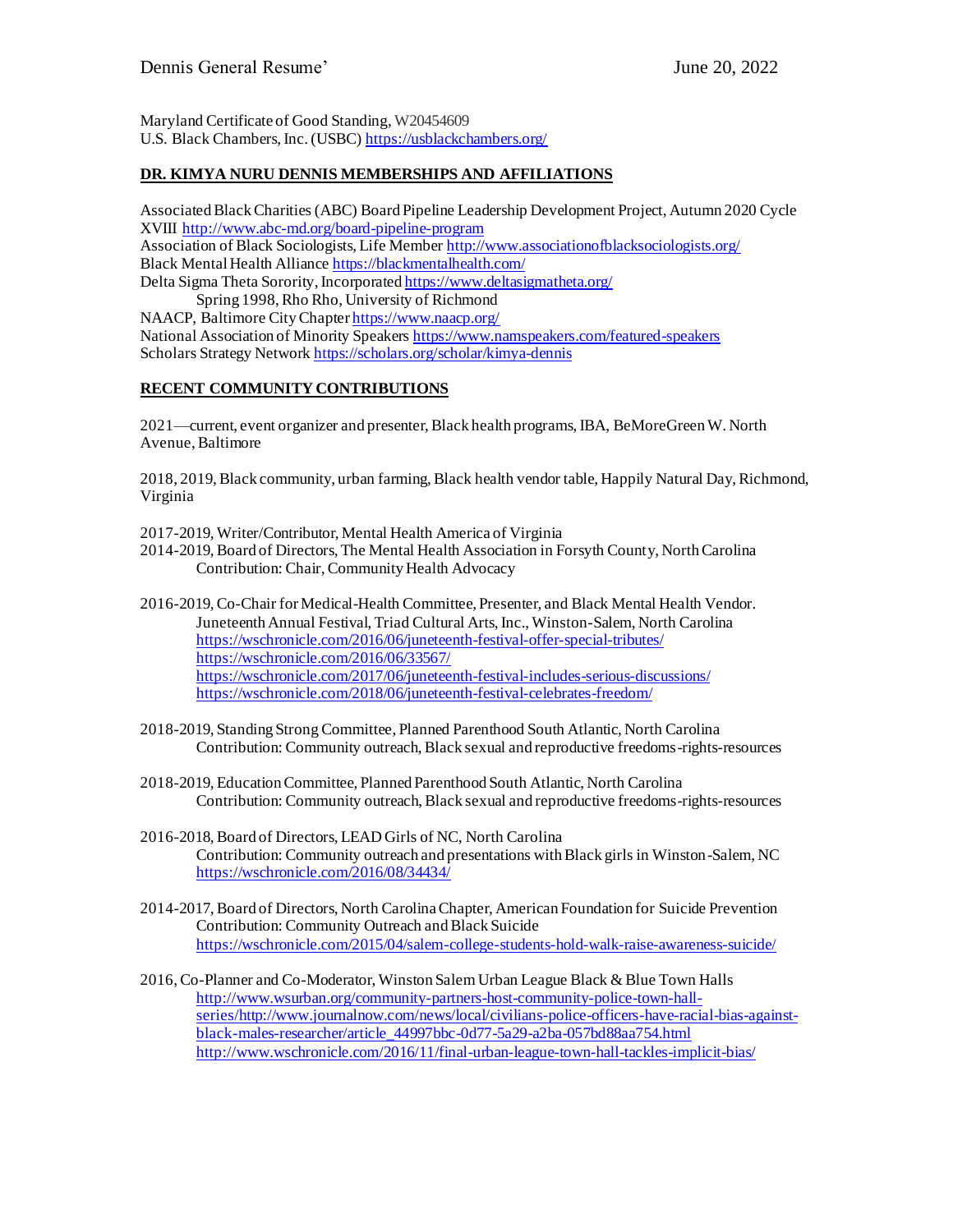- 2014-2015, Consulting Group and Working Group, NC Suicide Prevention Plan, Injury and Violence Prevention (IVP) Branch and UNC Department of Health Behavior, Raleigh, NC. [https://www.injuryfreenc.ncdhhs.gov/preventionResources/docs/2015-NC-SuicidePreventionPlan-](https://www.injuryfreenc.ncdhhs.gov/preventionResources/docs/2015-NC-SuicidePreventionPlan-2015-0505-FINAL.pdf)[2015-0505-FINAL.pdf](https://www.injuryfreenc.ncdhhs.gov/preventionResources/docs/2015-NC-SuicidePreventionPlan-2015-0505-FINAL.pdf)
- 2012-2015, Volunteer, Forsyth County Crisis Intervention Team (CIT) Trainings, The Mental Health Association (MHA) in Forsyth County, North Carolina

# **ACADEMIC EXPERIENCE**

Dr. Dennis has years as academic faculty and staff and non-profit organization staff. The focus is on equitybased program creation, program evaluation, curriculum development, curriculum evaluation, library updates, and teacher hiring and teacher evaluating. Equity-based school improvements are needed despite often not required and not considered for school accreditation, school funding, and school rankings.

| <b>Adjunct Associate Professor</b> | Wake Forest University School of Medicine<br>The Roots of Health Inequity<br>Summer 2019                           |
|------------------------------------|--------------------------------------------------------------------------------------------------------------------|
| Department Chair                   | Department of Sociology and Criminal Studies<br>Salem College<br>2018-2019                                         |
| <b>Tenured Associate Professor</b> | Department of Sociology and Criminal Studies<br>Salem College<br>Fall 2017-Spring 2019                             |
| Creator and Coordinator            | Criminal Studies Program<br>Department of Sociology and Criminal Studies<br>Salem College<br>Fall 2011-Spring 2019 |
| <b>Assistant Professor</b>         | Department of Sociology and Criminal Studies<br>Salem College<br>Fall 2010-Spring 2017                             |
| Academic Tutor                     | <b>Student Athletes Services</b><br>Wake Forest University<br>Fall 2012-Fall 2018                                  |
| <b>Adjunct Faculty</b>             | Department of Sociology and Social Work<br>Meredith College<br>Fall 2009                                           |
| Visiting Instructor                | Department of Sociology and Anthropology<br>North Carolina State University<br>Spring 2006-Spring 2009/Spring 2010 |
| <b>Teaching Assistant</b>          | Department of Sociology and Anthropology<br>North Carolina State University<br>Fall 2003-Fall 2005                 |
|                                    |                                                                                                                    |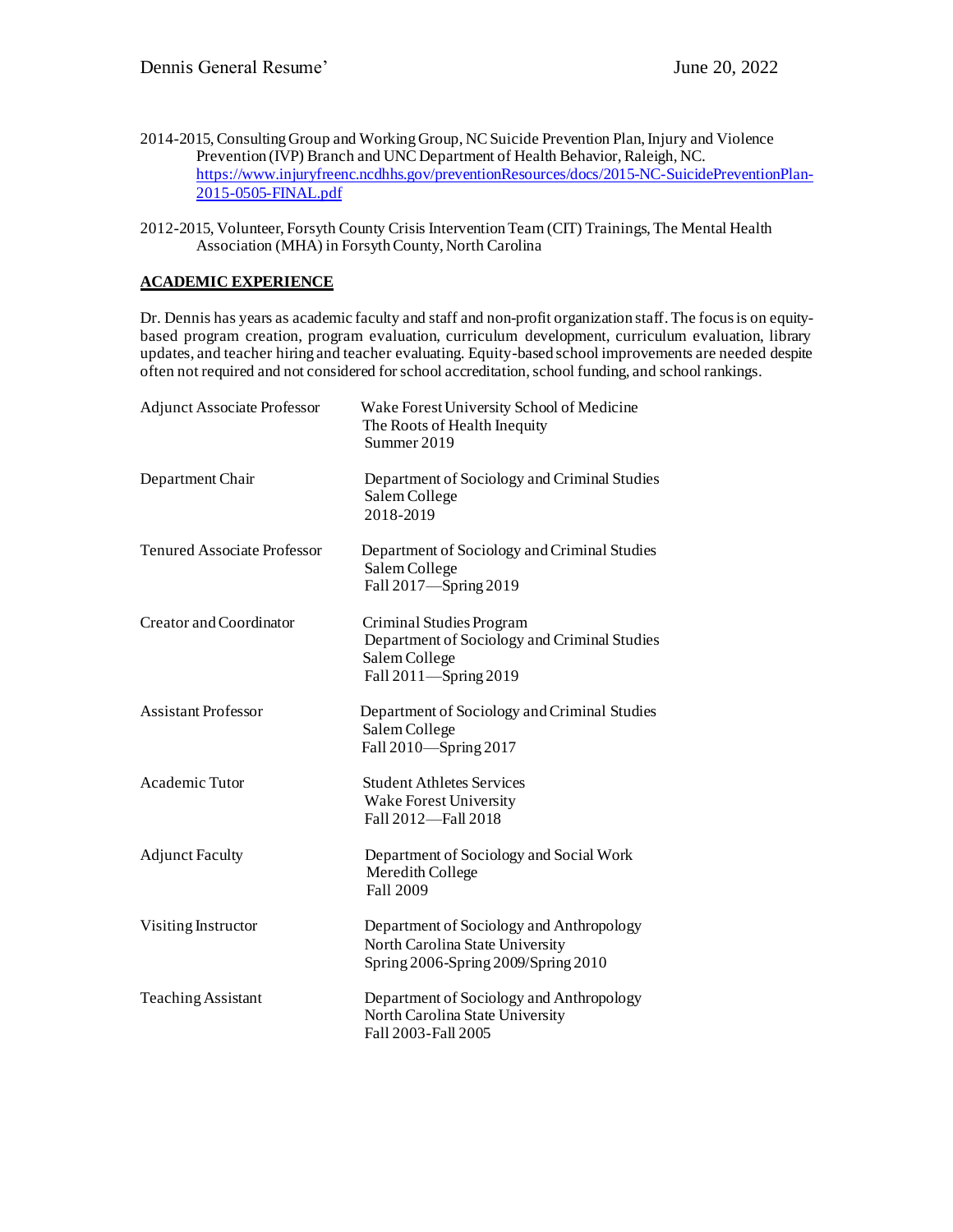#### ACADEMIC AWARDS

2018, Salem College Distinguished Professor Award: teaching, community work, conference presentations, and qualitative research.

December 2017-January 2018, Megan Regan and Kimya N. Dennis, Visiting Fellows, Winston-Salem State University Center for the Study of Economic Mobility (CSEM): surveys and interviews of residents of East Winston to address component of housing costs, housing conditions and poverty in East Winston.

2017, Megan Regan, Kimya N. Dennis and Salem College student Keiry Bonilla Valladeres, Patricia Flynt C'57 Faculty/Student Summer Research Project Grant, Salem College.

2015, Faculty Summer Research Sabbatical, Salem College.

2014, Faculty College Summer Research Sabbatical, Salem College.

#### RECENT CONFERENCE PRESENTATIONS

November 2019, Presenter and Chair, session title: "Perils and Promises of Mental Health and Health Services," presentation title "Lack of Cultural Awareness and Inclusiveness in Health Services Contributes to Disproportionate Representation of African-Americans in Criminal Justice System," American Society of Criminology, San Francisco, CA.

November 2019, Critic and Moderator, Author Meets Critics: Dr. Andrea S. Boyles' You Can't Stop the Revolution: Community Disorder and Social Ties in Post-Ferguson America, American Society of Criminology, San Francisco, CA.

April 2019, Presenter, "Redefining suicide and suicidal self-harm: Cultural consciousness to better reach communities and better teach-train health students and health professionals-practitioners." American Association of Suicidology Annual Conference, Denver, CO.

March 2019, Presenter, "Does CIT Training Help Black People with Mental Illness?" Academy of Criminal Justice Sciences Annual Meeting, Baltimore, MD.

#### COURSES CREATED AND TAUGHT

Criminological and Criminal Justice Theory Criminal Studies Senior Seminar Serial Killers The Childfree Race and Crime Gender and Crime Media and Crime Mental health: Cultural competence and community outreach Black feminism Independent Study: Applied Qualitative Research

#### COURSES TAUGHT

Juvenile Delinquency Corrections in America Race, Class, and Gender Roots of Health Inequity Introduction to Criminology